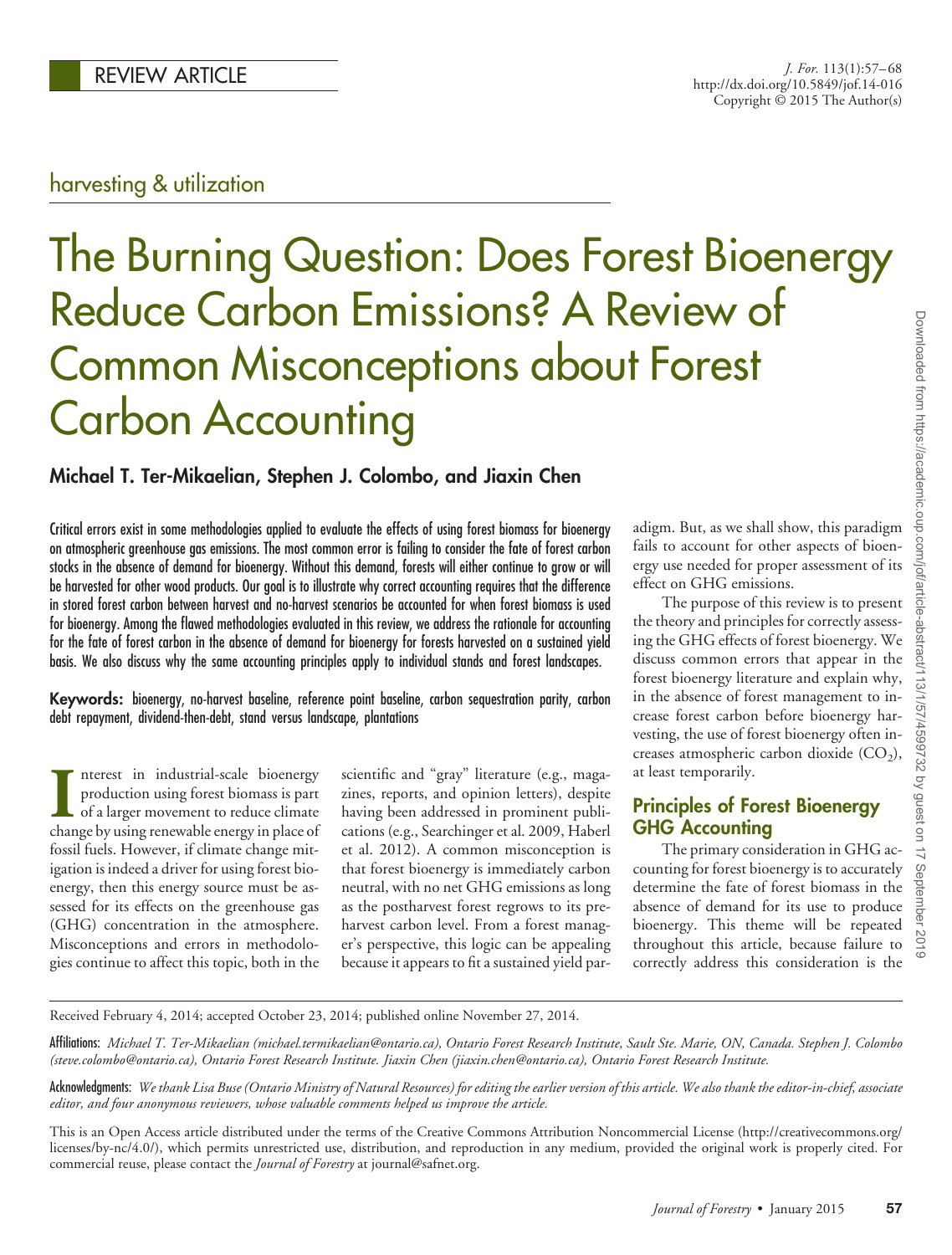

**Figure 1. Typical change in forest carbon stocks after stand harvest (modified from Ter-Mikaelian et al. 2014a). Dark and light gray areas represent carbon stocks in live biomass and dead organic matter (DOM), respectively.**

cause of most errors in forest bioenergy accounting.

When tree biomass is burned for energy production, sequestered carbon is released to the atmosphere, mainly as  $CO<sub>2</sub>$ . Typical sources of forest biomass for biofuel production include standing live trees, harvest residue, biomass recovered during salvage operations, thinnings and residue from thinning operations, and mill processing residue (e.g., sawdust and wood chips); here and throughout the text, biofuel and bioenergy refer to fuel produced from live or dead biomass and to energy derived from burning of biofuel, respectively. Forest carbon is contained in live trees, understory vegetation, and in aboveground (standing dead trees, down woody debris, and forest floor) and belowground dead organic matter (mineral soil and dead roots). The processes determining changes in carbon pools include growth and mortality of live trees, decomposition of dead organic matter, and its combustion if burned. Tree growth and mortality are the main driving forces determining changes in carbon pools. Live trees transfer carbon to dead organic matter pools through selfpruning and mortality; in turn, dead organic matter pools release carbon to the atmosphere through decomposition. In temperate and boreal forests, the largest amount of carbon in a forest is typically contained in live trees and mineral soil, followed by forest floor, with other pools normally accounting for less than 15% of total forest carbon (Pan et al. 2011).

Given the large amounts of woody biomass that stands accumulate, it is intuitive that carbon accrues as they mature (Figure 1). After a stand-replacing disturbance, stand-level forest carbon stocks usually decrease, because carbon losses from decom-

posing dead organic matter are temporarily not compensated for by carbon sequestered by live trees that are still small. As trees grow, the pattern of net carbon accumulation is sigmoidal, characterized by initially rapid increases that slow as a stand reaches maturity (Figure 1). The slowdown in stand net carbon accumulation at maturity results from the death of individual trees with ongoing growth distributed among the remaining live trees.

Figure 2A shows the accumulation of carbon in live trees in the absence of harvest. Harvesting a stand for bioenergy removes most live tree carbon, leaving unutilized biomass on site, which in traditional harvesting includes stumps, branches and tops, and roots. In temperate and boreal forests, recovery of live tree carbon stocks takes decades because of slow stand regrowth after harvest (Figure 2B). Forest carbon stocks following harvest for bioenergy constitute a *forest bioenergy scenario* (black line in Figure 2B). For-

est carbon in the absence of demand for bioenergy represents a *forest baseline scenario* (red line in Figure 2A and D); in some literature reports on forest bioenergy, the forest baseline scenario is referred to as either "business-as-usual," "counterfactual," or "protection scenario."

Forest bioenergy production involves the use of fossil fuels, resulting in GHG emissions that are estimated using life cycle analysis (LCA). An LCA accounts for emissions associated with all phases of bioenergy production and use (the so-called "cradleto-grave" approach): silvicultural activities, use of logging equipment, transportation of harvested biomass to a biofuel processing facility, conversion of biomass into biofuel, transportation to the energy plant, and non-CO2 products of combustion (e.g., Zhang et al. 2010). This is the GHG "cost" of producing and using forest bioenergy. The LCA of forest bioenergy does not include  $CO<sub>2</sub>$ GHG emissions from biofuel combustion, because these emissions are accounted for when the effects of bioenergy demand on carbon in forest stocks are evaluated (Figure 2C).

When forest bioenergy displaces energy from a fossil fuel, it eliminates GHG emissions from producing and burning the fossil fuel (the *reference fossil fuel scenario*). The LCA for a fossil fuel includes all GHG emissions from obtaining and processing the fuel, but, unlike bioenergy, the fossil fuel LCA also includes all GHG emissions from combustion (Figure 2C). The difference in LCA emissions between forest bioenergy and a fossil fuel constitutes the *GHG benefit* of displacing this fossil fuel with forest bioenergy (Figure 2C and D).

### Management and Policy Implications

A growing market for energy produced from forest biomass has arisen because of the potential to mitigate climate change by replacing fossil fuel energy. However, managers who want to access this market should be aware that the benefits of forest bioenergy depend on evaluation of forest management options against a baseline scenario considering what happens to carbon stocks if biomass is not harvested for energy. Among the more favorable options are the use of residue from ongoing harvest operations for traditional wood products (lumber and pulp) and application of intensive silviculture to regeneration of harvested stands. Establishment of new bioenergy-designated plantations on abandoned/degraded lands requires more time for forest biomass to become available for harvest but has the advantage of a low carbon stock value baseline. The least favorable options include harvest of standing live trees, both in addition to and in lieu of ongoing harvest operations for traditional wood products. Policies for bioenergy use also need to recognize that accounting for emission benefits when fossil fuels are replaced requires accounting for forest carbon (either in forest or in traditional wood products) that would have continued to exist if fossil fuels were not replaced by bioenergy.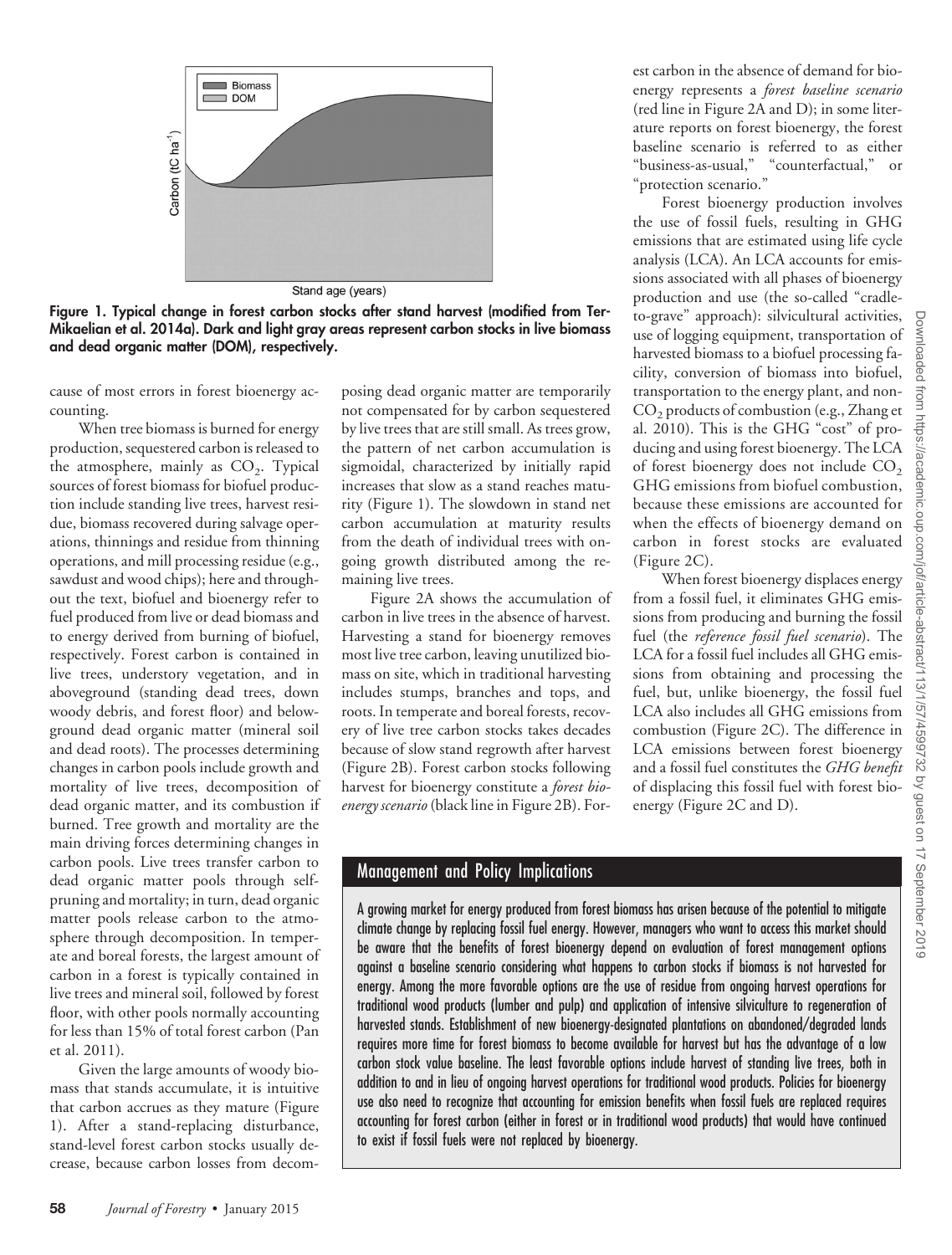

**Figure 2. Effect of harvest for bioenergy used to replace coal on forest carbon stock changes and total greenhouse gas (GHG) emissions (stand level, from Ter-Mikaelian et al. 2014b). A. Accumulation of carbon in an unharvested forest stand. B. Carbon in the stand regenerating after harvest. C. Harvested biomass is used to produce wood pellets; life cycle GHG emissions from obtaining and producing wood pellets are lower than life cycle and combustion emissions of coal, resulting in a GHG benefit of using wood pellets to replace coal. D. Carbon sequestration parity is achieved when the sum of carbon in the regenerating stand and the GHG benefits of using wood pellets to replace coal reaches the amount of carbon in the stand if it had remained unharvested; carbon debt repayment is achieved when the sum of carbon in the regenerating stand and GHG benefits of using wood pellets to replace coal reaches the preharvest amount of carbon in the stand.**

Thus, accounting for the GHG emission reduction potential of forest bioenergy must include the following:

- A. Forest carbon following biomass harvest for energy production (the forest bioenergy scenario);
- B. Forest carbon in the absence of demand for bioenergy (the forest baseline scenario);
- C. Life cycle GHG emissions (upstream fossil fuel emissions) from producing forest bioenergy (excluding GHG combustion emissions); and
- D. Life cycle GHG emissions (including those from combustion) for the fossil fuel displaced by forest biomass (the reference fossil fuel scenario).

Components A and B are required to assess  $CO<sub>2</sub>$  emissions to the atmosphere or lost potential  $CO<sub>2</sub>$  sequestration resulting from extracting biomass from the forest to meet the demand for bioenergy, relative to that without bioenergy demand (i.e., no harvest). Component C (LCA of bioenergy production) includes GHG emissions from producing the biofuel and its use in place of a fossil fuel; it includes non- $CO<sub>2</sub>$  emissions from biomass combustion but not  $CO<sub>2</sub>$ emissions, which are accounted for in components A and B. Finally, component D (LCA of the reference fossil fuel) is required to assess the GHG emission benefits of displacing fossil fuel use with forest bioenergy.

Component A should include losses of forest carbon stocks due to the construction of access roads to harvest sites. Similarly, upstream emissions for fossil fuel-based energy (component D) may require accounting for changes in forest carbon stocks if extraction of fossil fuels is associated with forestland cover changes due to mining and road construction. While such losses of forested area in North America may be small at the regional and national scales (e.g., Sleeter et al. 2012, Natural Resources Canada 2013), their local effect on forest carbon stocks can be significant (e.g., Campbell et al. 2012, Drohan et al. 2012).

It should be noted that this review focuses primarily on solid biofuels used for combustion for heat and electricity generation. Although second-generation biofuels (e.g., bioethanol for vehicular use, and biogas) made from wood are currently not commercial energy sources (Naik et al. 2010, Bonin and Lal 2012), early research suggests that wood has a potential to become the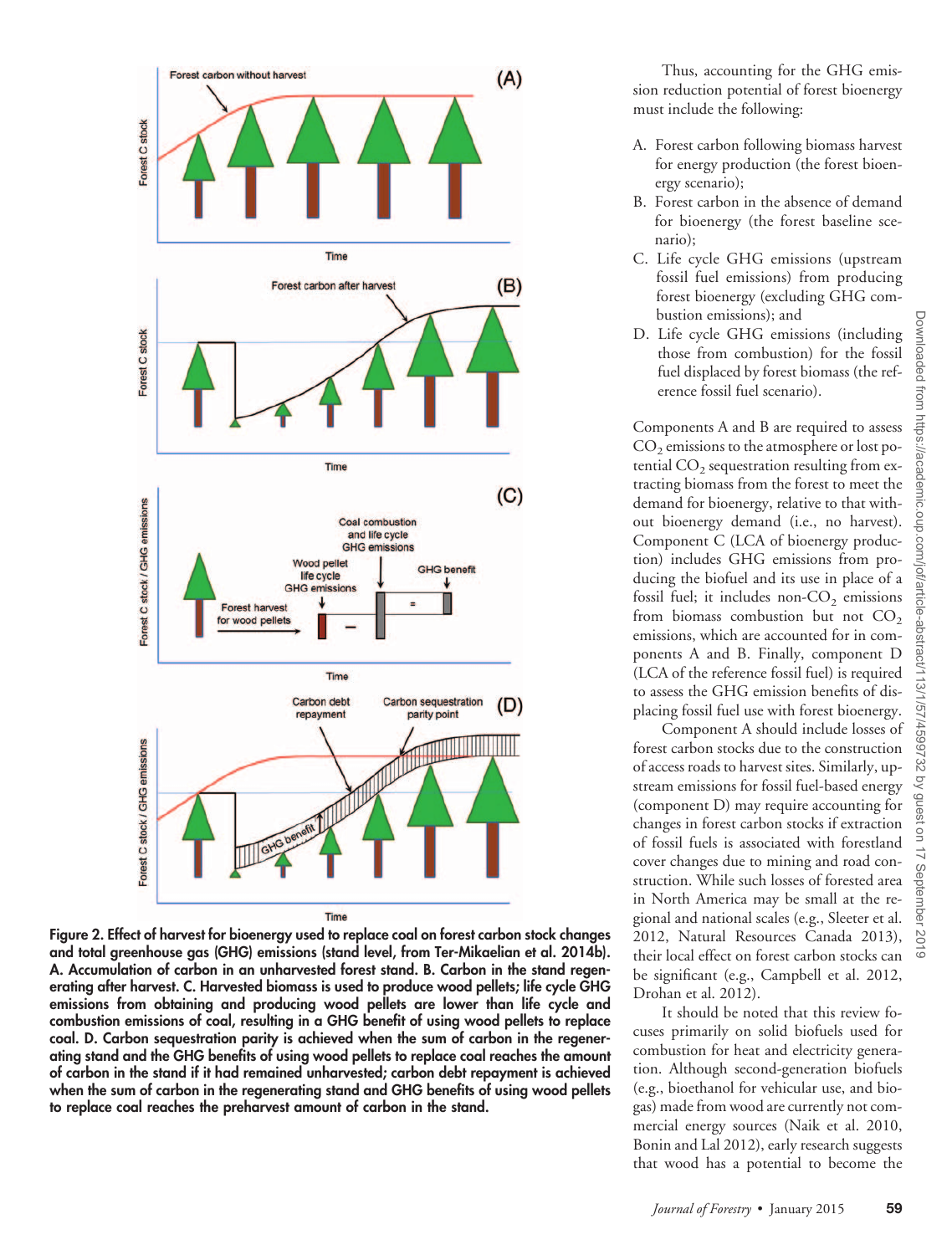main feedstock for production of liquid and gaseous biofuels (Hedegaard et al. 2008, Havlik et al. 2011). However, the principles for assessing the GHG effects of liquid and gaseous biofuels, in particular the methodology to account for changes in forest carbon stocks are the same as those described above.

The difference between components A and B constitutes the change in forest carbon stocks resulting from biomass harvest for bioenergy; the difference between components C and D indicates the GHG benefit of replacing a reference fossil fuel with forest bioenergy (Figure 2C). The estimated total GHG emissions caused by demand for bioenergy to replace fossil fuel are given by

Total GHG emissions

- = Change in forest carbon stocks
- + GHG benefit of replacing fossil fuel with forest bioenergy (1)

For a detailed mathematical form of Equation 1, see McKechnie et al. (2011). This numerical approach is used for an individual stand. The same approach is used for a forest landscape in which the annual biomass harvest is used to produce energy by integrating Equation 1 over time, starting from the first year of biomass collection.

The LCA of bioenergy and fossil fuelbased energy production usually includes emissions of  $CO<sub>2</sub>$  and two other GHGs: methane  $(CH_4)$  and nitrous oxide  $(N_2O)$ (Intergovernmental Panel on Climate Change [IPCC] 2006). Non-CO<sub>2</sub> GHG emissions are converted into  $CO<sub>2</sub>$  equivalents based on their global warming potential (GWP) (IPCC 2007). Despite growing criticism (e.g., Shine 2009, Fuglestvedt et al. 2010), GWP factors remain the standard approach for assessing the effects of GHGs on climate change (IPCC 2007). The amount of  $CH_4$  and N<sub>2</sub>O (in units of mass) released during combustion of biofuels and fossil fuels is several orders of magnitude lower than that of  $CO<sub>2</sub>$  (IPCC 2006). Release of these GHGs may also result from nitrogen fertilizer application  $(N_2O)$  emissions) and organic matter decomposition in soil (CH<sub>4</sub> and N<sub>2</sub>O emissions) (Cherubini et al. 2009).

Accounting for changes in forest carbon stocks relative to the baseline scenario is paramount for proper assessment of bioenergy GHG emissions: without demand for bioenergy, harvesting either does not occur and the forest continues growing and sequestering additional carbon or it is harvested for traditional wood products (lumber and pulpwood). This is also true when bioenergy replaces fossil fuel energy: replacement of fossil fuels means harvest for bioenergy, whereas no replacement of fossil fuels means no harvest for bioenergy. This link results in an inextricable connection between the reference fossil fuel and forest baseline scenarios: accounting for GHG benefits when fossil fuels are replaced requires accounting for forest carbon losses (either in forest or in traditional wood products) that would *not* have occurred if use of fossil fuels continued.

At the onset of biomass harvesting for bioenergy, the total GHG emissions in Equation 1 are usually negative because the reductions in forest carbon outweigh the GHG benefits of displacing fossil fuel with forest bioenergy. Over time, however, net GHG emissions in the forest bioenergy scenario become smaller as harvested stands regenerate and sequester carbon (Figure 2D). The point at which the change in forest carbon (the difference between forest carbon in the bioenergy and baseline scenarios) equals the accumulated GHG benefit of using forest bioenergy in place of fossil fuel is called *carbon sequestration parity* (Mitchell et al. 2012). Consequently, the time from beginning biomass harvest to carbon sequestration parity is called *time to carbon sequestration parity.* Only after passing the time to carbon sequestration parity does forest bioenergy reduce atmospheric GHG compared with the reference fossil fuel scenario.

Time to carbon sequestration parity is also referred to as the "carbon offset parity

point" (e.g., Jonker et al. 2014, p. 371), "break-even period" (e.g., Ter-Mikaelian et al. 2011, p. 644), or "time to carbon neutrality" (Domke et al. 2012, p. 146). We prefer the term carbon sequestration parity rather than carbon neutrality because the latter has been defined in a variety of ways (National Council for Air and Stream Improvement [NCASI] 2013).

Time to carbon sequestration parity depends on factors such as the source of forest biomass (e.g., standing live trees versus harvest residue), growth of regenerating stands after harvest, and emissions from the reference fossil fuel. The peer-reviewed literature contains many studies with estimates of time to carbon sequestration parity for forest bioenergy replacing coal (e.g., McKechnie et al. 2011, Ter-Mikaelian et al. 2011, Holtsmark 2012, Repo et al. 2012, Jonker et al. 2014, Lamers et al. 2014), natural gas (Domke et al. 2012), oil (Repo et al. 2012), and automotive gasoline (Hudiburg et al. 2011). These studies consistently show that harvesting live trees to produce bioenergy initially increases GHG emissions, which may take decades to centuries to offset. However, it has also been shown that intensive forest management of areas harvested for bioenergy may substantially reduce time to carbon sequestration parity (e.g., Jonker et al. 2014, Ter-Mikaelian et al. 2014b).

Figure 3 presents carbon stock changes and GHG emissions for the scenario of annual demand for bioenergy being met by harvesting standing live trees on a landscape scale to displace coal-fired power generation (from McKechnie et al. 2011). The study



**Figure 3. Changes in forest landscape carbon stocks (dotted line), cumulative total GHG emissions (solid line), and GHG benefits (dashed line) from displacing coal with bioenergy generated from harvest of standing live trees (modified from McKechnie et al. 2011). Positive values correspond to emissions, whereas negative values show removals (sequestration) of carbon from the atmosphere.**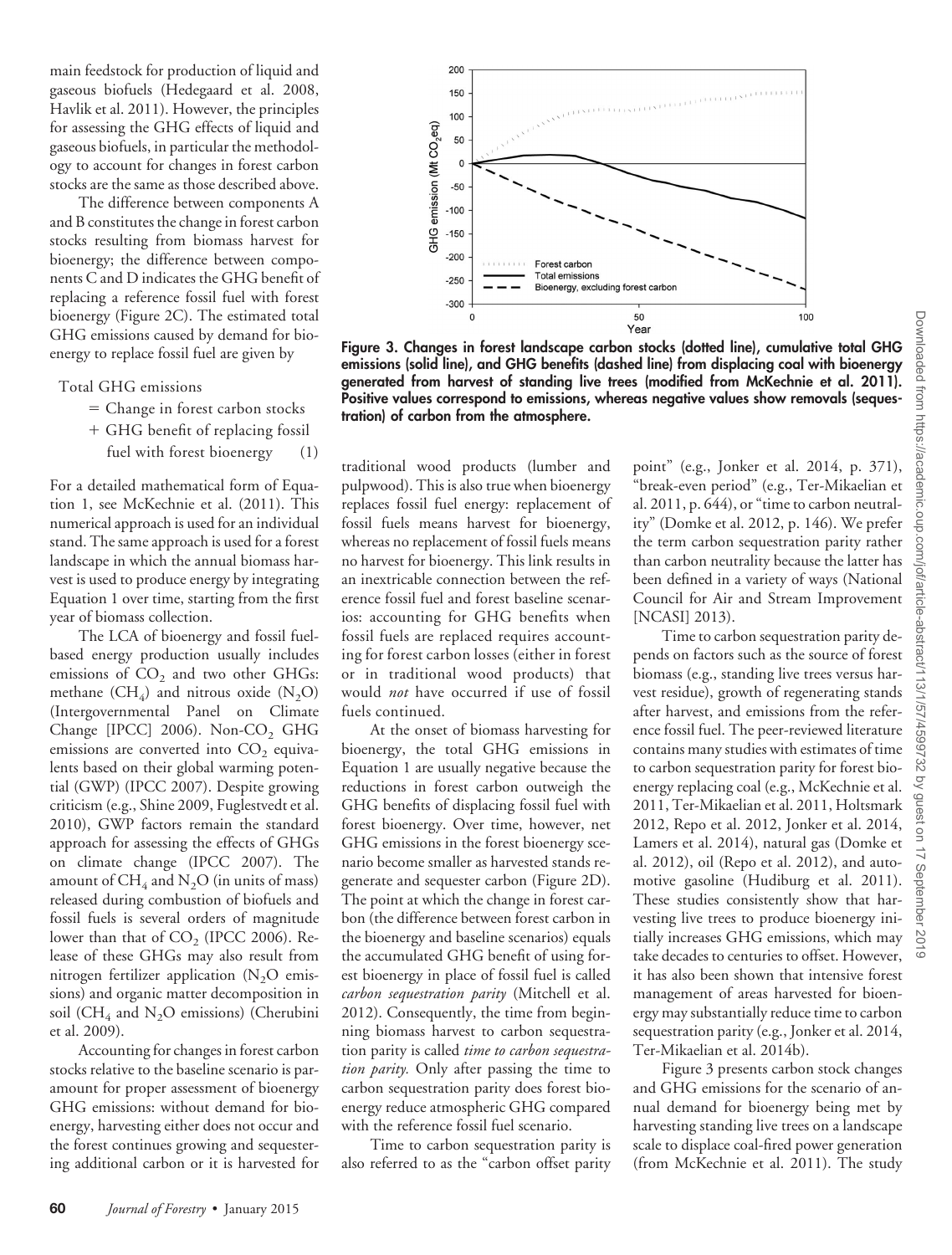area covered a total of  $52,494$  km<sup>2</sup> in the Great Lakes-St. Lawrence forest region (Ontario, Canada); the supply of biomass came from clearcut harvesting of low-intensity managed stands composed of a mix of hardwood (sugar maple, yellow birch, and red oak) and softwood (jack pine, black spruce, and balsam fir) species. Emissions from reduced forest carbon stocks initially outweigh GHG benefits, resulting in positive GHG emissions overall (solid line above zero in Figure 3, indicating increased atmospheric  $CO<sub>2</sub>$ ). The trend is reversed by continued accumulation of GHG benefits from fossil fuel displacement and plateauing of landscape losses in forest carbon, although carbon sequestration parity (and net atmospheric reduction of GHG) is not reached until 38 years after harvesting begins (the time at which the solid line crosses below the zero line), beyond which total GHG emissions are negative (solid line below zero in Figure 3), indicating net removal of  $CO<sub>2</sub>$ from the atmosphere.

The approach we describe is based on counting carbon fluxes between the biosphere and atmosphere, referred to as a *mass balance* or *carbon balance* approach (Sathre and Gustavsson 2011). For approaches that enhance the mass balance approach by accounting for the timing of GHG emissions and radiative forcing, the reader is referred to Sathre and Gustavsson (2011), Cherubini et al. (2011), Repo et al. (2012), and Agostini et al. (2013).

#### **Review Scope**

Studies accounting for the GHG effects of forest bioenergy are characterized by spatial and temporal boundaries, type of LCA, and forest baseline and reference fossil fuel scenarios (Helin et al. 2013). This review pertains spatially to studies of forest landscapes managed for bioenergy production. We focus primarily on accounting for the carbon effects of harvesting standing live trees for bioenergy, because this biomass source has the greatest potential to produce large, long-lasting effects on the atmospheric carbon concentration. Nevertheless, the same basic premises for determining the atmospheric effects of bioenergy apply to other sources of biomass and are also discussed.

The spatial boundary used in bioenergy GHG accounting is interrelated with the issue of land-use change (LUC), which can be either direct or indirect (Berndes et al. 2010, Bird et al. 2011). Direct LUC involves changes on the land where bioenergy feedstock production occurs, such as a change from farmland to bioenergy plantation. Indirect LUC refers to changes in land use that take place elsewhere as a consequence of harvesting for bioenergy. An example of indirect LUC is conversion in another country of natural forest to farmland in response to the above direct LUC, where farmland in the study area was converted to a bioenergy plantation. Here, we focus on forest landscapes managed for bioenergy production; indirect LUC associated with forest bioenergy production is discussed in a section of this review devoted to that topic.

Bioenergy LCAs can be attributional or consequential (Brander et al. 2008, Lippke et al. 2011, Helin et al. 2013). An attributional LCA provides information about the direct effects of processes used for a given product (e.g., production, consumption, and disposal) but does not consider indirect effects arising from changes in the output of a product (Brander et al. 2008). Studies included in this review use a consequential LCA approach, because they assess the consequences of changes in the level of output of a product, including effects both inside and outside the life cycle of the product (Brander et al. 2008). Some reports (e.g., NCASI 2013) erroneously suggest that the consequential LCA approach is appropriate only for large-scale evaluations of forest carbon policies. In reality, all bioenergy studies reviewed here, regardless of their scale and objective, use a consequential LCA approach, at least partially. Indeed, it is most common to include reference fossil fuel scenarios to demonstrate the GHG benefits of using forest bioenergy. This inclusion automatically places such studies in the category of a consequential LCA approach, because fossil fuel displacement occurs as a consequence of forest bioenergy use.

This review considers three potential forest baseline scenarios: the *no-harvest baseline,* constituting the natural evolution of the forest in the absence of harvest for bioenergy; the *traditional wood products baseline,* in which forest in the absence of harvest for bioenergy is harvested for traditional wood products (lumber and pulpwood); and the *reference point baseline*, which will be introduced later in this review. Of the three baselines, the no-harvest baseline appears to be at the core of many misconceptions discussed in this review. This baseline is also referred to as an "anticipated future baseline" (e.g., AEBIOM 2013, p. 5), a "biomass

opportunity cost baseline" (Johnson and Tschudi 2012, p. 12), and a "natural relaxation baseline" (Helin et al. 2013, p. 477). We prefer the term no-harvest baseline because it intuitively suggests what happens to the forest in the absence of harvest for bioenergy. Other baselines considered in the literature, such as the comparative baseline (US Environmental Protection Agency 2011) and the marginal fossil fuel baseline (Johnson and Tschudi 2012), combine forest and reference fossil fuel baselines to estimate net atmospheric balance.

As noted by Helin et al. (2013), there are no scientific criteria governing what the time frame for assessing GHG effects of forest bioenergy must be, because it depends on the aims of the assessment. Typically, studies cover at least one silvicultural rotation, with the time horizon ranging from several decades to hundreds of years. Unlike traditional LCA studies, in which results are presented as one estimate covering the entire time frame, studies on the GHG effects of forest bioenergy often provide a temporal profile of GHG emissions (Helin et al. 2013). It is worth noting, however, that short- and long-term effects of bioenergy emissions are likely to be different (Sedjo 2011). Miner et al. (2014) correctly point out that use of short time frames for assessing the GHG effects of bioenergy is inconsistent with application of GWP factors estimated over a 100-year period (GWP-100). Using a fixed time frame of 100 years is acceptable as long as it is clearly understood that such estimates of GHG effects will be realized 100 years after the beginning of bioenergy production. However, using only a 100-year time frame would obscure time to carbon sequestration parity, which is an important indicator of how long it takes forest bioenergy to start yielding climate mitigation benefits. In addition, the GWP factor for  $N_2O$  is reasonably constant over the first 100 years (e.g., GWP-20 and GWP-100 are equal to 289 and 298, respectively) (IPCC 2007). The GWP factor for  $CH_4$  estimated over shorter periods would be higher than that for 100 years (e.g., GWP-20 and GWP-100 are 72 and 25, respectively) (IPCC 2007). However, the numerical error in estimating time to carbon sequestration parity introduced by applying GWP-100 to  $CH_4$  is small because of the relatively low amounts produced during both bioenergy and fossil fuel energy production (e.g., Zhang et al. 2010; also see the sensitivity analysis in Ter-Mikaelian et al. 2014b). Next, we examine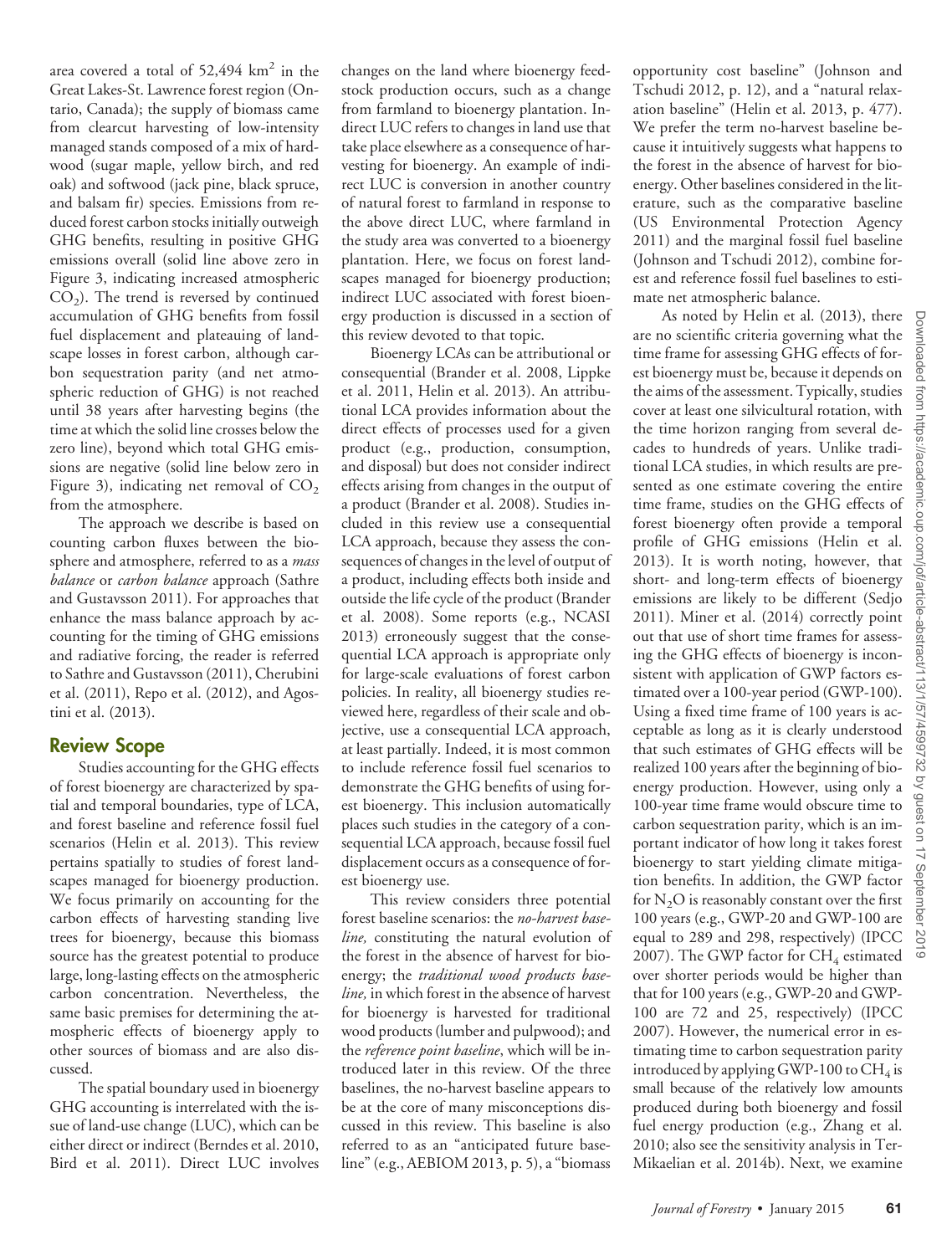#### **Table 1. Main types of errors in approaches used to assess the carbon effects of forest bioenergy.**

| Category                                            | Rationale for approach                                                                                                                                                                                                                                                                                            | Errors in approach                                                                                                                                                                                                                                                                                                                                         |
|-----------------------------------------------------|-------------------------------------------------------------------------------------------------------------------------------------------------------------------------------------------------------------------------------------------------------------------------------------------------------------------|------------------------------------------------------------------------------------------------------------------------------------------------------------------------------------------------------------------------------------------------------------------------------------------------------------------------------------------------------------|
| Renewable equals carbon neutral                     | Forest bioenergy is carbon neutral because harvested forest will grow<br>back and compensate for carbon losses incurred during harvest                                                                                                                                                                            | Disregards the length of time required for the forest to grow back<br>and effects of elevated atmospheric carbon concentration<br>during this period                                                                                                                                                                                                       |
| Sustained yield equals carbon<br>neutral            | Carbon losses from harvesting a fraction of a sustainably managed<br>landscape are compensated for by tree growth in the remaining<br>landscape, removing the need to account for forest carbon stock<br>changes                                                                                                  | Fails to account for changes in forest carbon stocks in the absence<br>of harvest for bioenergy (no-harvest baseline scenario)<br>Commits a methodological error of using only "one-half" of the<br>reference fossil fuel scenario                                                                                                                         |
| Direct diversion from traditional<br>wood products  | In the absence of demand for bioenergy, the forest would be<br>harvested for traditional wood products, removing the need to<br>account for forest carbon stock changes                                                                                                                                           | Fails to account for lost carbon storage in traditional wood<br>products and substitution of these products with more carbon<br>emission-costly materials (traditional wood products baseline)                                                                                                                                                             |
| Dividend-then-debt                                  | Harvest releases carbon previously sequestered from the atmosphere,<br>therefore beginning the carbon accounting framework when the<br>forest stand starts to grow "eliminates" the carbon deficit created<br>by stand harvest (usually proposed in conjunction with sustained<br>yield approach described above) | Disregards the fact that each stand is preceded by another stand<br>and thus ignores carbon released by previous harvest, while<br>crediting the current sequestration<br>Also involves the errors outlined for the sustained yield approach<br>(described above)                                                                                          |
| Plantations for bioenergy                           | Forest carbon stock changes need not be accounted for when<br>plantations are established purposely for harvest for bioenergy                                                                                                                                                                                     | Currently associated with a largely hypothetical case in the<br>United States; few plantations were established on nonforested<br>land for bioenergy; also a partial case of the dividend-then-<br>debt approach (see above)                                                                                                                               |
| Abandoned plantations carry no<br>carbon debt       | Forest carbon stock changes need not be accounted for when<br>plantations established for traditional wood products are<br>abandoned because of diminishing market demand for such<br>products and would likely be deforested                                                                                     | Fails to consider the appropriate baseline scenarios that include<br>either the no-harvest baseline scenario that could offer a better<br>carbon emission mitigation option than harvest for bioenergy,<br>or the deforestation scenario that includes a single harvest for<br>traditional wood products/bioenergy and carbon stocks in<br>deforested area |
| Carbon debt repayment<br>(reference point baseline) | Changes in forest carbon stocks after harvest for bioenergy are<br>compared with carbon losses at the time of harvest (often<br>proposed in conjunction with sustained yield approach described<br>above)                                                                                                         | Fails to account for changes in forest carbon stocks in the absence<br>of demand for bioenergy (no-harvest baseline scenario)<br>Involves a methodological error of using only "one-half" of the<br>reference fossil fuel scenario                                                                                                                         |

common errors in forest bioenergy carbon accounting using live tree harvest for bioenergy, summarized in Table 1.

## **Common Errors in Accounting for Carbon When Using Forest Bioenergy**

#### **Renewable Equals Carbon Neutral**

One of the earliest misconceptions about the effects of forest bioenergy is the erroneous conclusion that forest bioenergy is carbon neutral because forests harvested for bioenergy eventually grow back, reabsorbing carbon emitted during energy combustion. Although the flaw in this assumption has been identified repeatedly (e.g., Marland 2010, Agostini et al. 2013), some government documents, forest industry reports, and websites claim that forest bioenergy is carbon neutral because forests regrow. One such statement among many found on the worldwide web is as follows:

> The carbon dioxide  $(CO<sub>2</sub>)$  emitted on combustion of biomass is taken up by new plant growth, resulting in zero net emissions of  $CO<sub>2</sub>$ — bioenergy is considered to be carbon neutral (Sustainable Energy Authority of Ireland)<sup>1</sup>

Statements such as this one disregard the time factor for forests to achieve the same forest carbon level relative to the no-bioenergy demand scenario. Although the statement is generally correct in that the forest carbon deficit resulting from biomass harvest for energy might be eventually offset by carbon sequestration in regenerating forests, it is made implicitly incorrect by not acknowledging that decades to centuries are needed to erase this deficit. In the meantime, elevated levels of  $CO<sub>2</sub>$  in the atmosphere have numerous potential direct (independent of climate change) and indirect (through changes to climate) biological consequences (Ziska 2008).

#### **Sustained Yield Equals Carbon Neutral**

An assumption that bioenergy harvesting in forests managed on a sustained yield (also called sustainable yield) basis does not create a carbon deficit is one of the most common errors in forest bioenergy accounting. This argument is often presented as a "stand versus landscape" approach, implying that the accounting principles presented in the previous section of this review are valid for an individual stand but do not apply to forest landscapes managed for sustained yield. The stand versus landscape approach has been discussed in both the peerreviewed (e.g., Lamers and Junginger 2013,

Jonker et al. 2014) and non-peer-reviewed (e.g., Strauss 2011, 2013, Ray 2012, AEBIOM 2013) literature. The common argument is that because biomass removal from a fraction of the area in a sustained yield landscape is compensated for by growth in the remaining forest, harvesting causes no net loss of biomass, which leads to an incorrect claim that there is no carbon deficit from bioenergy harvest in a sustained yield landscape.

Although sustained yield harvesting is a valid approach in traditional forestry for providing a steady flow of wood, the claim that it is carbon neutral can only be made by ignoring the principles of carbon mass balance accounting (for examples of incorrect accounting, see Strauss and Schmidt 2012, AEBIOM 2013). To repeat these principles, to claim an emissions reduction from using forest biomass to produce energy in place of a fossil fuel, two scenarios must be accepted: one where fossil fuels are used and forests are not harvested for bioenergy; and the other where forests are harvested with the biomass used for energy generation. Stating that sustained yield management is carbon neutral is incorrect because it fails to account for the case involving no harvest for bioenergy in the reference fossil fuel scenario.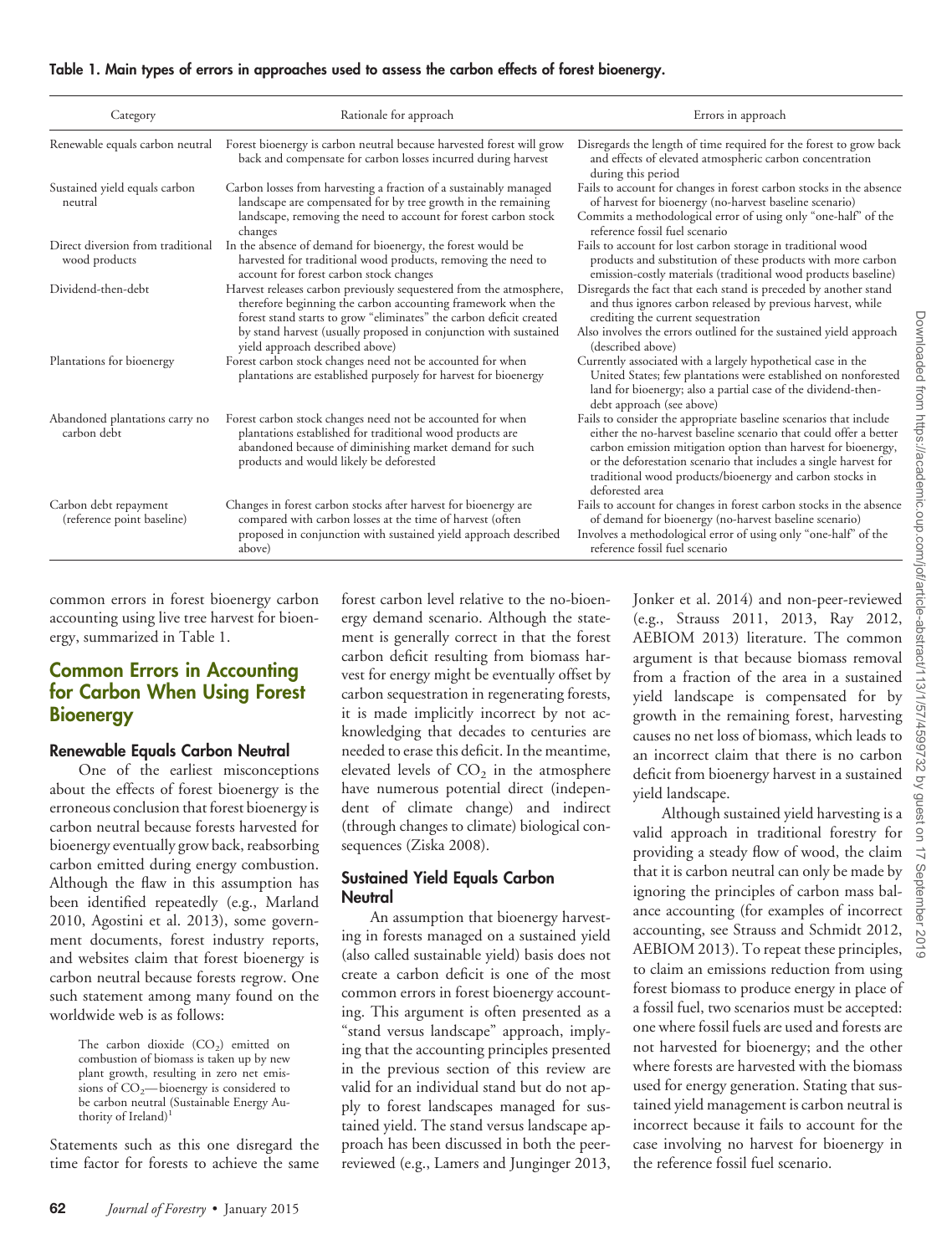Furthermore, in a regulated forest, harvested biomass is maximized on a sustained yield basis when stands are harvested as they reach the maximum mean annual growth rate, which occurs before they attain maximum yield, i.e., if left unharvested the stand would gain more biomass and consequently increase live tree carbon stocks for a period of time (Cooper 1983). A stand may continue to accumulate carbon stocks even past the point of maximum fiber yield, because carbon from dead trees is transferred to dead organic matter pools, which, depending on climate, can have slow decomposition rates (Kurz et al. 2009). Therefore, increased harvest applied to an existing regulated (i.e., sustained yield) forest landscape results in a loss of potential carbon sequestration. This may also be the case in old-growth landscapes (Luyssaert et al. 2008), which may continue to increase total carbon stocks, albeit slowly, in the absence of harvesting. Thus, in a regulated forest landscape, any harvest (and harvest for bioenergy in particular) would in all instances result in increased atmospheric  $CO<sub>2</sub>$  for a period of time due to lost future carbon sequestration. Such increases in atmospheric  $CO<sub>2</sub>$  cannot be ignored simply because the landscape is being harvested on a sustained yield basis.

In summary, it is an error to conclude that bioenergy from a sustained yield forest is automatically carbon neutral, because, on the one hand, it accepts carbon emissions reductions associated with reduced fossil fuel use, but then fails to acknowledge the "other half" of the reference fossil fuel scenario; i.e., if fossil fuels are used, then forests are not harvested for bioenergy.

#### **Diversion from Traditional Wood Products**

An argument can be made that in the sustained yield approach the no-harvest baseline does not need to be considered if, in the absence of demand for bioenergy, forests would be harvested for traditional wood products (e.g., lumber and pulp). This argument may not be relevant, however, because bioenergy is one of the lowest value uses for forest biomass and market forces would be unlikely to result in bioenergy harvest in lieu of harvest for traditional wood products (Werner et al. 2010, AEBIOM 2013). Furthermore, even if the choice was made to harvest for bioenergy, this would shift the harvest for traditional wood products elsewhere (see the section on Indirect LUC), because many studies predict continued

growth in demand for traditional wood products both at the national and global scales (Ince et al. 2011, Daigneault et al. 2012, Nepal et al. 2012, Latta et al. 2013).

If these issues were addressed and a legitimate case was made that forest biomass was diverted from harvest for traditional wood products to bioenergy, then the traditional wood products scenario is the correct forest baseline (Agostini et al. 2013). This would include accounting for the large and long-lasting stock of carbon that is retained in some traditional wood products (Chen et al. 2008, 2013). Retention of carbon in wood products is characterized by product "half-life": the time it takes half of a type of wood product to be removed from service. Estimates of wood product half-life range from 67 to 100 years for construction lumber in the United States and from 1 to 6 years for paper (Skog and Nicholson 2000). After wood product use ends, some carbon may be emitted to the atmosphere through decomposition or burning (with or without producing energy), or wood products may be recycled or disposed of in landfills. In landfills, a fraction of the carbon slowly releases to the atmosphere through decomposition, and the rest remains indefinitely due to its resistance to decomposition (Micales and Skog 1997). The traditional wood products baseline for building materials and other solidwood products should also include the displacement value from using wood compared with using more  $CO<sub>2</sub>$  emission-intensive materials (Richter 1998, Gustavsson et al. 2006), so that accounting for wood used for bioenergy in place of use in traditional wood products must include LCA emissions associated with substitution of wood by nonwood materials (Matthews et al. 2012).

#### **Dividend-Then-Debt**

Proponents of the dividend-then-debt approach to forest carbon accounting argue that studies on the effects of forest bioenergy are incorrect if they use the moment of harvest as the starting point for carbon cycle analysis (e.g., Strauss 2011, Ray 2012). As stated by Strauss (2013, p. 14),

> all of the studies that show that wood-toenergy adds to the carbon stock of the atmosphere assume a carbon debt is created that has to be repaid by new growth over 30 – 80 years (or more in some studies)

The dividend-then-debt approach is based on the idea that harvest does not create a loss of forest carbon because it merely returns

 $CO<sub>2</sub>$  that was previously absorbed by the trees to the atmosphere. To quote, "carbon deficit is only real if you ignore the fact that the trees gobbled up carbon before they were harvested" (Ray 2012).

However, the dividend-then-debt approach ignores the fact that, in most cases, new stands replace previously harvested stands. Those stands were in turn preceded by other stands, and so on. Thus, moving the starting point of carbon accounting backwards in time to when carbon stocks in a given piece of land were low takes credit for the latest cycle of carbon accumulation but ignores the fact that over time, on average, forests contain substantial amounts of carbon. The point in question in dividendthen-debt comes down to the original natural state of the land, which, for most current forestland, was forest. In that case, it is incorrect to use dividend-then-debt accounting.

#### **Plantations Used for Bioenergy Carry No Carbon Debt**

Some studies conclude that forest bioenergy obtained from plantations that are already in a sustained yield state carries no carbon debt because the plantations were specifically established to be harvested for bioenergy, and, therefore, all the biomass in such forests can be considered to have been grown for the purpose of burning (e.g., AEBIOM 2013, Jonker et al. 2014). On this basis, it is argued that since carbon in such forests was sequestered for the purpose of burning, without a bioenergy market they would never have existed in the first place. Sedjo (2011) calls this a forward-looking approach:

> if trees are planted in anticipation of their future use for biofuels, then the carbon released on the burning of the wood was previously sequestered in the earlier biological growth process (Sedjo 2011, p. 4)

We contend that this is an acceptable interpretation, but only as long as such plantations were established on deforested land specifically to be harvested for bioenergy. However, we are unaware of large existing areas of plantations in the United States established specifically for bioenergy (shortrotation bioenergy plantations are not uncommon in Europe). For these reasons, the concept is largely hypothetical, and it is a mistake to apply this premise to plantations in general. Furthermore, plantations are usually established on land that historically held natural forest, which either was con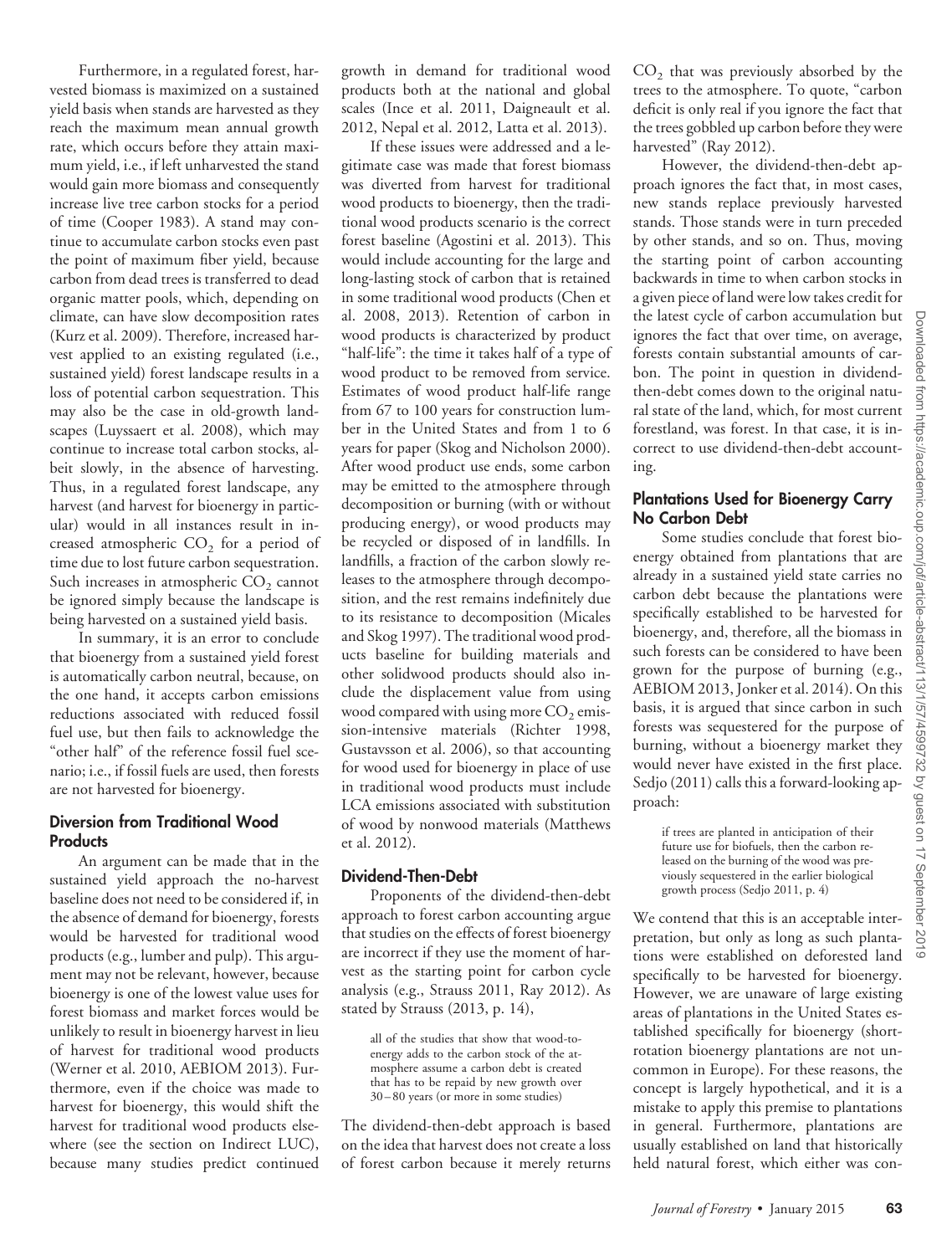verted to plantation forest or was deforested and converted to another land use before the plantation forest was established. In such cases, bioenergy plantations would be subject to the criticisms made of the dividendthen-debt approach if they replace plantations for traditional wood products.

In conclusion, existing plantations used for bioenergy cannot be considered exempt from the need to account for carbon using the mass balance approach described in this review, although it may be the case in future for bioenergy plantations established on long-deforested land.

#### **Abandoned Plantations Carry No Carbon Debt**

Several studies (e.g., Lamers and Junginger 2013, Jonker et al. 2014) discuss plantations established for traditional wood products but "abandoned" due to diminishing fiber demand (referring primarily to the southeastern United States). They suggest that protection (no harvest) of such plantations is an unlikely scenario, and more realistic alternatives are conversion to agriculture or urban development. Lamers and Junginger (2013) argue that these plantations should therefore be considered a "free" source of bioenergy, since deforestation would be the baseline in the fossil fuel scenario, whereas Jonker et al. (2014) propose using the carbon debt repayment approach discussed later in this review. Here we note that such an approach is in error because it ignores the fate of forest carbon in the baseline scenario where there is no harvest for bioenergy.

Although production of certain traditional wood products (e.g., pulp and paper) has indeed been declining since 2000 (Hujala et al. 2013), the likelihood of there being large numbers of abandoned plantations contradicts national and global projections of increasing demand for traditional wood products (Ince et al. 2011, Daigneault et al. 2012, Nepal et al. 2012, Latta et al. 2013). If, however, there are plantations abandoned due to regional deviations from global trends for which the no-harvest baseline is an unrealistic scenario, then for such plantations the appropriate baseline for forest bioenergy scenario is deforestation followed by LUC. Because it is highly unlikely that the act of deforestation results in disposal of standing live trees as waste, the deforestation baseline should include a single harvest of standing live trees and their utilization for either traditional wood products or bioenergy, with

carbon stocks in deforested areas determined by the new land use.

To conclude, the correct baseline scenarios for abandoned plantations are either the no-harvest scenario or, where this is deemed unrealistic, a deforestation scenario that accounts for the fate of forest biomass carbon due to deforestation and carbon stocks in deforested land.

#### **Use of the Carbon Debt Repayment Approach to Carbon Accounting**

The concept of carbon debt repayment (Mitchell et al. 2012, Jonker et al. 2014) calls for calculation of the forest carbon deficit relative to the amount of forest carbon at time of harvest. Unlike carbon sequestration parity, carbon debt repayment, referred to as "atmospheric carbon parity" by Agostini et al. (2013, p. 33), assumes that a forest carbon deficit created by harvest is completely repaid once the combined balance of carbon stocks in the postharvest forest and LCA benefits from substituting for fossil fuel equals carbon stocks in the preharvest forest (Figure 2D).

Recent defense of the carbon debt repayment approach was made in a report published by AEBIOM (2013). In its discussion of harvest for bioenergy of standing live trees in southeastern US forests, the noharvest baseline is called "completely inappropriate" and "unrealistic" and is listed among the

fundamental flaws in key assumptions and methodology that underlie prominent studies that have found forest-based bioenergy to be associated with significant carbon deficits (AEBIOM 2013, p. 5-6)

Instead, the report advocates using the socalled "reference point baseline" (p. 36), which is identical to carbon debt repayment.

Proponents of carbon debt repayment (such as AEBIOM 2013, Jonker et al. 2014) make the fundamental error of ignoring the fate of forests in the reference fossil fuel scenario. As noted earlier, in the fossil fuel scenario, when GHG emissions from fossil fuel combustion occur, they do so in lieu of bioenergy, and so carbon stored in forests increases over time. To claim emissions reductions from avoided fossil fuel use, it is logically required that forest growth be accounted for in the case where fossil fuels are used (no harvest for bioenergy is needed). Therefore, use of the carbon debt repayment method results in incorrect estimates of bioenergy GHG emissions.

## **Indirect LUC**

As noted earlier, indirect LUC refers to changes in land use outside the area managed for bioenergy that occur as a consequence of harvesting for bioenergy (Berndes et al. 2010, Bird et al. 2011). For this reason, the spatial scale of bioenergy studies where indirect LUC is considered typically are regional or national in scope (for examples, see Abt et al. 2010, 2012, Ince et al. 2011, Galik and Abt 2012, Daigneault et al. 2012, Nepal et al. 2012, Sedjo and Tian 2012, Latta et al. 2013).

The above cited studies share in common the use of econometric models to analyze the effects of market prices and wood products and bioenergy demand scenarios on forest growing stock and/or carbon. Carbon accounting in these studies often has serious shortcomings; for example, some do not account for LCA emissions, whereas others do not consider forest carbon pools beyond those in harvested wood. Such shortcomings can potentially alter whether or when forest biomass produces a net atmospheric carbon benefit. Generally, and with these caveats in mind, such studies conclude that greater bioenergy demand would increase biomass supply and that growth in forest carbon due to indirect land use effects, such as increased planting or silviculture, may outpace forest carbon stock reductions caused by bioenergy harvest.

In the event that indirect LUC is accounted for, the estimation of GHG emissions attributed to forest bioenergy still requires quantification of forest carbon stocks in an appropriate forest baseline, as well as LCA emissions for the bioenergy and reference fossil fuel scenarios. This is because direct LUC associated with forest bioenergy (forest landscape managed for bioenergy) is "nested" in indirect LUC (changes to forest and/or nonforested areas outside of the landscape managed for forest bioenergy) (Berndes et al. 2010). In other words, inclusion of indirect LUC may alter the time to carbon sequestration parity for a given forestry system, but it does not alter the methodology of assessing the forest bioenergy contribution to GHG emissions from this system. In addition, it is important to verify that potential indirect LUC does in practice occur, taking note of Rabl et al. (2007), who recommend that emissions and removals of  $CO<sub>2</sub>$  be accounted for explicitly during each stage of the bioenergy life cycle. We consider the recommendation by Rabl et al. (2007)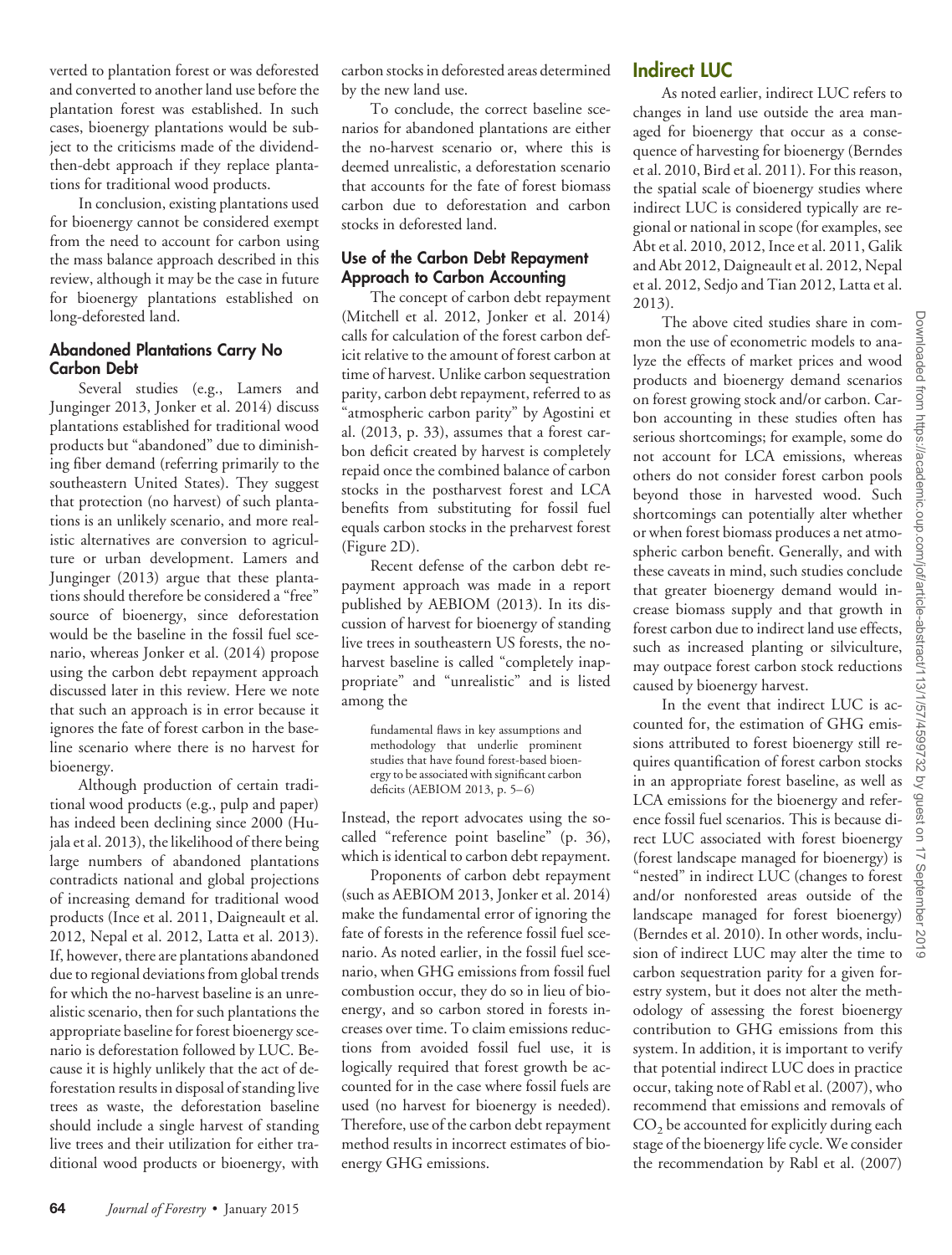key, given some highly uncertain potential consequences to indirect LUC resulting from increased bioenergy demand.

## **Other Sources of Forest Biomass**

Residue from ongoing harvest operations is the second most common potential source of biomass considered in the literature on forest bioenergy. The GHG effects of using harvest residue for bioenergy have been studied by several authors (e.g., Mc-Kechnie et al. 2011, Domke et al. 2012, Repo et al. 2012). The key difference between assessing GHG effects of using harvest residue versus live trees as a source of biomass is in the baseline scenario: in the case of harvest residue, the baseline scenario must include a projection of the amount of carbon stored in harvest residue if it were not collected because of an absence of demand for bioenergy (an exception to the need to account for the fate of harvest residue is if it came from plantations established specifically for bioenergy production). Consequently, studies not including an analysis of a residue baseline scenario are bound to show shorter periods to reach a net reduction in GHG emissions (e.g., Yoshioka et al. 2005, Froese et al. 2010, Gustavsson et al. 2011).

Studies accounting for the fate of residues in the event they are not used for bioenergy are consistent in concluding that an overall reduction in GHG emissions is achieved within the first few years of biomass collection. Based on literature reports reviewed by Lamers and Junginger (2013), the time required to achieve the reduction in total GHG emissions ranges from 0 to 16 years from the onset of harvest residue collection for bioenergy. A variation in the time to overall GHG emission reduction is caused by assumptions about the fate of residue in the baseline scenario (e.g., decomposition rate and rate of slash burning) and the reference fossil fuel.

The assumption that harvest residue is a carbon "free" source of biomass for energy because otherwise it would be burned is an exaggeration of its fate (for example, in AEBIOM 2013, p. 18: "the majority of the biomass left following harvest is burned as a waste management measure"). The reality of the residue baseline scenario is more complex. First, in some regions, all harvest residue is left on site to decompose; i.e., none is burned (e.g., McKechnie et al. 2011). Decomposition varies by region, but it is not instantaneous. Second, even where harvest residue is burned, a substantial fraction does not get burned for logistical reasons (e.g., insufficient staffing and weather conditions). Analysis of annual forest management reports by Ter-Mikaelian et al. (2014b) revealed that fewer than 50% of slash piles were burned in northwestern Ontario, Canada. Differences in slash burning rates are also apparent among the administrative regions of British Columbia, Canada (Lamers et al. 2014). Even in the case of slash burning, the net effect of collecting it for bioenergy is not zero, contrary to the suggestion by Miner et al. (2014), because of incomplete combustion, with between 5 and 25% of residue in piles remaining after burning (e.g., Hardy 1996). Incomplete combustion of slash when burned produces black carbon, which resists biological and chemical degradation (Forbes et al. 2006). Although the black carbon pool is relatively small, its stability makes it an important component of total forest carbon. Thus, the baseline for harvest residue is not straightforward and should reflect local conditions and practices.

Sawmill residue (sawdust and wood chips), because it is a by-product of traditional wood products, has a substantially lower GHG baseline scenario compared with that of other sources of biomass because its LCA emissions include only those from production and transportation of biofuel and non- $CO<sub>2</sub>$  GHGs from its combustion. However, according to Gronowska et al. (2009), in the United States about 98 and 60% of primary and secondary mill residue, respectively, is already used for energy or other value-added products; in Canada, 70% of mill residue is currently used. Properly assessing the GHG effects of mill residue used for bioenergy thus requires knowledge of the existing fate of mill residue to correctly define its baseline scenario in the absence of use for bioenergy.

## **Is Forest Bioenergy "Bad" for Climate?**

The aim of this review is to promote accurate accounting of the atmospheric effects of bioenergy, not to argue against using forest biomass for energy generation. When correctly accounted for, GHG emissions from live tree forest biomass used for energy exceed those from fossil fuels for periods of a few years to more than a century, and the difference can be substantial, depending on

the characteristics of the forest harvested and the fossil fuel replaced by bioenergy. Even when bioenergy from live tree biomass from temperate forests replaces coal, a  $CO_2$ -intensive fossil fuel, the time to obtain a net reduction in atmospheric  $CO<sub>2</sub>$  can be decades; if it is replacing a less  $CO_2$ -intensive fossil fuel, the time to achieve an atmospheric benefit may be more than 100 years.

Nevertheless, as correctly pointed out by AEBIOM (2013) and NCASI (2013), biomass combustion for bioenergy emits carbon that is part of the biogenic carbon cycle. Despite delays that may occur in achieving a net reduction in atmospheric carbon, as long as forests regrow, the total amount of carbon in the biosphere-atmosphere system remains approximately the same, with small increases due to consumption of fossil fuels to obtain, process, and transport the biofuel. It is considerably more damaging when energy is generated from fossil fuels because this increases total carbon in the biosphere-atmosphere system and is essentially permanent. We also note that the long-term GHG benefits of substituting fossil fuels with forest bioenergy will greatly surpass those of carbon sequestration in forests (e.g., see Miner et al. 2014) because net carbon accumulation in the no-harvest baseline scenario will slow substantially as forests reach maturity, whereas the benefits of substituting fossil fuels with forest bioenergy will keep accumulating at a steady pace. In addition, forest bioenergy may be needed as a stopgap until sufficient nonfossil fuel energy generation methods, with better atmospheric  $CO<sub>2</sub>$  consequences than forest biomass, can be implemented. Until then, even a century-long increase in atmospheric  $CO<sub>2</sub>$ caused by using forest bioenergy may be preferable to burning fossil fuels. As stated by Dehue (2013), mitigation of climate change may not be possible without broadscale use of forest bioenergy; in other words, human society is probably going to require use of all available options to mitigate climate change, whether such options provide a short- or long-term GHG reduction benefit.

There may be reasons beyond climate change to harvest forests to produce bioenergy, such as the opportunity for forest landowners to receive economic benefits (as mentioned in AEBIOM 2013), the economic benefits to society overall of reducing dependence on imported fossil fuels (US Department of Energy 2013), or achievement of ecological objectives for which for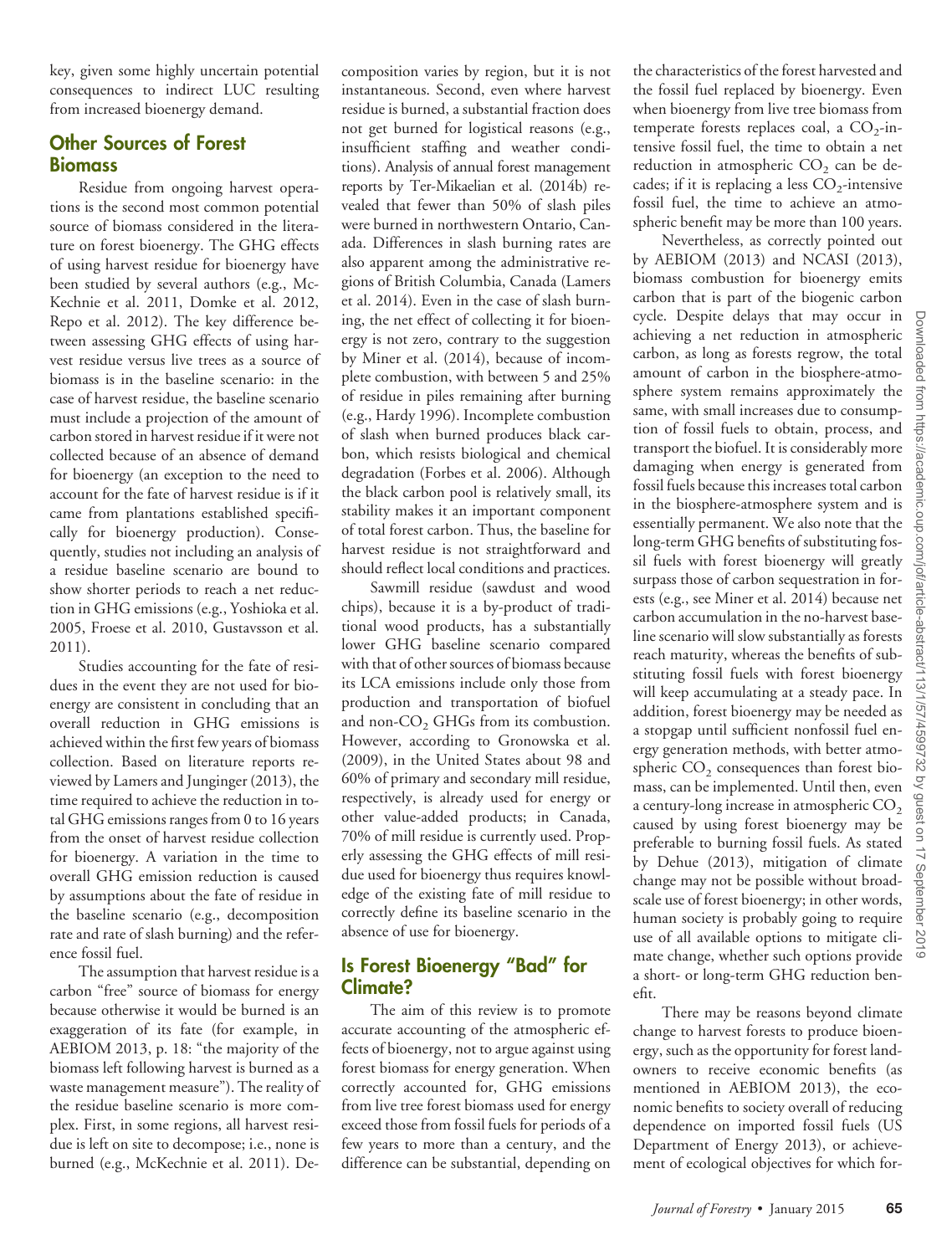est disturbance is necessary (Colombo et al. 2012). However, the rationale for using forest bioenergy should avoid the false promises of instant benefits to climate change mitigation. In this regard, we note that the principles of carbon accounting discussed in this review should not be confused with those described by the United Nations Framework Convention on Climate Change, the latter reflecting international carbon accounting entailing political compromises needed to reach agreement among participating parties (Prag et al. 2013).

In conclusion, some biomass sources used for forest bioenergy may indeed provide near-immediate GHG reduction, whereas others produce decades- to centurylong increases in atmospheric GHGs. Our goal in this review was to support what we consider the use of scientifically sound knowledge for informed decisionmaking about using forest bioenergy for climate change mitigation and to help remove confusion caused by flawed approaches to bioenergy carbon accounting.

#### **Endnote**

1. For more information, see [www.seai.ie/](http://www.seai.ie/Renewables/Bioenergy/Introduction_to_Bioenergy/) [Renewables/Bioenergy/Introduction\\_to\\_](http://www.seai.ie/Renewables/Bioenergy/Introduction_to_Bioenergy/) [Bioenergy/.](http://www.seai.ie/Renewables/Bioenergy/Introduction_to_Bioenergy/)

#### **Literature Cited**

- ABT, K.L., R.C. ABT, AND C. GALIK. 2012. Effect of bioenergy demands and supply response on markets, carbon, and land use. *For. Sci.* 58: 523–539.
- ABT, R.C., C.S. GALIK, AND J.D. HENDERSON. 2010. *The nearterm market and greenhouse gas implications of forest biomass utilization in the Southeastern United States.* Climate Change Policy Partnership, Duke University, Durham, NC. Available online at [nicholasinstitute.](http://nicholasinstitute.duke.edu/sites/default/files/publications/near-term-market-and-ghg-implications-of-forest-biomass-in-southeast-paper.pdf) [duke.edu/sites/default/files/publications/](http://nicholasinstitute.duke.edu/sites/default/files/publications/near-term-market-and-ghg-implications-of-forest-biomass-in-southeast-paper.pdf) [near-term-market-and-ghg-implications-of](http://nicholasinstitute.duke.edu/sites/default/files/publications/near-term-market-and-ghg-implications-of-forest-biomass-in-southeast-paper.pdf)[forest-biomass-in-southeast-paper.pdf;](http://nicholasinstitute.duke.edu/sites/default/files/publications/near-term-market-and-ghg-implications-of-forest-biomass-in-southeast-paper.pdf) last accessed Oct. 1, 2014.
- AEBIOM. 2013. *Forest sustainability and carbon balance of EU importation of North American forest biomass for bioenergy production (AEBIOM)*. Report by AEBIOM European Biomass Association, BC Bioenergy Network, US Industrial Pellet Association, and Wood Pellet Association of Canada. Available online at [www.aebiom.org/wp-content/uploads/2013/](http://www.aebiom.org/wp-content/uploads/2013/09/Final-Carbon-Study-Report-AEBIOM.pdf) [09/Final-Carbon-Study-Report-AEBIOM.](http://www.aebiom.org/wp-content/uploads/2013/09/Final-Carbon-Study-Report-AEBIOM.pdf) [pdf;](http://www.aebiom.org/wp-content/uploads/2013/09/Final-Carbon-Study-Report-AEBIOM.pdf) last accessed Oct. 1, 2014.
- AGOSTINI, A., J. GIUNTOLI, AND A. BOULAMANTI. 2013. *Carbon accounting of forest bioenergy: Conclusions and recommendations from a critical literature review.* European Commission Joint Research Centre, Institute for Energy, and Transport, Tech. Rep. EUR 25354 EN. Available online at [iet.jrc.ec.europa.eu/bf-ca/](http://iet.jrc.ec.europa.eu/bf-ca/sites/bfca/files/files/documents/eur25354en_online-final.pdf)

[sites/bfca/files/files/documents/eur25354en\\_](http://iet.jrc.ec.europa.eu/bf-ca/sites/bfca/files/files/documents/eur25354en_online-final.pdf) [online-final.pdf;](http://iet.jrc.ec.europa.eu/bf-ca/sites/bfca/files/files/documents/eur25354en_online-final.pdf) last accessed Oct. 1, 2014.

- BONIN, C., AND R. LAL. 2012. Bioethanol potentials and life-cycle assessments of biofuel feedstocks. *Crit. Rev. Plant Sci.* 31:271–289.
- BRANDER, M., R. TIPPER, C. HUTCHISON, AND G. DAVIS. 2008. *Consequential and attributional approaches to LCA: A guide to policy makers with specific reference to greenhouse gas LCA of biofuels*. Ecometrica Press. 14 p. Available online at [www.globalbioenergy.org/uploads/media/](http://www.globalbioenergy.org/uploads/media/0804_Ecometrica_-_Consequential_and_attributional_approaches_to_LCA.pdf) [0804\\_Ecometrica\\_-\\_Consequential\\_and\\_](http://www.globalbioenergy.org/uploads/media/0804_Ecometrica_-_Consequential_and_attributional_approaches_to_LCA.pdf) [attributional\\_approaches\\_to\\_LCA.pdf;](http://www.globalbioenergy.org/uploads/media/0804_Ecometrica_-_Consequential_and_attributional_approaches_to_LCA.pdf) last accessed Oct. 1, 2014.
- BERNDES, G., N. BIRD, AND A. COWIE. 2010. *Bioenergy, land use change and climate change mitigation.* IEA Bioenergy:ExCo:2010:03. 20 p. Available online at [task39.org/files/2013/05/](http://task39.org/files/2013/05/Bioenergy-Land-Use-Change-and-Climate-Change-Mitigation.pdf) [Bioenergy-Land-Use-Change-and-Climate-](http://task39.org/files/2013/05/Bioenergy-Land-Use-Change-and-Climate-Change-Mitigation.pdf)[Change-Mitigation.pdf;](http://task39.org/files/2013/05/Bioenergy-Land-Use-Change-and-Climate-Change-Mitigation.pdf) last accessed Oct. 1, 2014.
- BIRD, N., A. COWIE, F. CHERUBINI, AND G. JUNG-MEIER. 2011. *Using a life cycle assessment approach to estimate the net greenhouse gas emissions of bioenergy*. IEA Bioenergy:ExCo:2011: 03. 20 p. Available online at [www.ieabioenergy.](http://www.ieabioenergy.com/publications/using-a-lca-approach-to-estimate-the-net-ghg-emissions-of-bioenergy/) [com/publications/using-a-lca-approach-to](http://www.ieabioenergy.com/publications/using-a-lca-approach-to-estimate-the-net-ghg-emissions-of-bioenergy/)[estimate-the-net-ghg-emissions-of-bioenergy/;](http://www.ieabioenergy.com/publications/using-a-lca-approach-to-estimate-the-net-ghg-emissions-of-bioenergy/) last accessed Oct. 1, 2014.
- CAMPBELL, J.E., J.F. FOX, AND P.M. ACTON. 2012. Terrestrial carbon losses from mountaintop coal mining offset regional forest carbon sequestration in the 21st century. *Environ. Res. Lett.* 7:045701, 6 p. doi:10.1088/1748 – 9326/7/4/045701.
- CHEN, J., S. COLOMBO, AND M. TER-MIKAELIAN. 2008. Future carbon storage in harvested wood products from Ontario's Crown forests. *Can. J. For. Res.* 38:1947–1958.
- CHEN, J., S. COLOMBO, AND M. TER-MIKAELIAN. 2013. *Carbon stocks and flows from harvest to disposal in harvested wood products from Ontario and Canada*. Ontario Ministry of Natural Resources, Climate Change Res. Rep. CCRR-33, Applied Research and Development Branch, Ontario, Canada. 41 p.
- CHERUBINI, F., N.D. BIRD, A. COWIE, G. JUNG-MEIER, B. SCHLAMADINGER, AND S. WOESS-GALLASCHA. 2009. Energy- and greenhouse gas-based LCA of biofuel and bioenergy systems: Key issues, ranges and recommendations. *Resour. Conserv. Recycling* 53:434 – 447.
- CHERUBINI, F., G.P. PETERS, T. BERNTSEN, A.H. STRØMMAN, AND E. HERTWICH.  $2011.$   $CO<sub>2</sub>$ emissions from biomass combustion for bioenergy: Atmospheric decay and contribution to global warming. *Global Change Biol. Bioenergy* 3:413– 426.
- COLOMBO, S.J., J. CHEN, M.T. TER-MIKAELIAN, J. MCKECHNIE, P.C. ELKIE, H.L. MACLEAN, AND L.S. HEATH. 2012. Forest protection and forest harvest as strategies for ecological sustainability and climate change mitigation. *For. Ecol. Manage.* 281:140 –151.
- COOPER, C.F. 1983. Carbon storage in managed forests. *Can. J. For. Res.* 13:155–166.
- DAIGNEAULT, A., B. SOHNGEN, AND R. SEDJO. 2012. Economic approach to assess the forest

carbon implications of biomass energy. *Environ. Sci. Technol.* 46:5664 –5671.

- DEHUE, B. 2013. Implications of a 'carbon debt' on bioenergy's potential to mitigate climate change. *Biofuels Bioprod. Biorefining* 7:228 – 234.
- DOMKE, G.M., D.R. BECKER, A.W. D'AMATO, A.R. EK, AND C.W. WOODALL. 2012. Carbon emissions associated with the procurement and utilization of forest harvest residues for energy, northern Minnesota, USA. *Biomass Bioenergy* 36:141–150.
- DROHAN, P.J., M. BRITTINGHAM, J. BISHOP, AND K. YODER. 2012. Early trends in landcover change and forest fragmentation due to shalegas development in Pennsylvania: A potential outcome for the Northcentral Appalachians. *Environ. Manage.* 49:1061–1075.
- FORBES, M.S., R.J. RAISON, AND J.O. SKJEMSTAD. 2006. Formation, transformation and transport of black carbon (charcoal) in terrestrial and aquatic ecosystems. *Sci. Total Environ.* 370:190 –206.
- FROESE, R.E., D.R. SHONNARD, C.A. MILLER, K.P. KOERS, AND D.M. JOHNSON. 2010. An evaluation of greenhouse gas mitigation options for coal-fired power plants in the US Great Lakes States. *Biomass Bioenergy* 34:251– 262.
- FUGLESTVEDT, J.S., K.P. SHINE, T. BERNTSEN, J. COOK, D.S. LEE, A. STENKE, R.B. SKEIE, G.J.M. VELDERS, AND I.A. WAITZ. 2010. Transport impacts on atmosphere and climate: Metrics. *Atmos. Environ. Vol.* 44: 4648 – 4677.
- GALIK, C.S., AND R.C. ABT. 2012. The effect of assessment scale and metric selection on the greenhouse gas benefits of woody biomass. *Biomass Bioenergy* 44:1–7.
- GRONOWSKA, M., S. JOSHI, AND H.L. MACLEAN. 2009. A review of US and Canadian biomass supply studies. *BioResources* 4:341–369.
- GUSTAVSSON, L., L. ERIKSSON, AND R. SATHRE. 2011. Costs and  $CO<sub>2</sub>$  benefits of recovering, refining and transporting logging residues for fossil fuel replacement. *Appl. Energy* 88:192– 197.
- GUSTAVSSON, L., K. PINGOUD, AND R. SATHRE. 2006. Carbon dioxide balance of wood substitution: Comparing concrete- and woodframed buildings. *Mitig. Adapt. Strategies Global Change* 11:667– 691.
- HABERL, H., D. SPRINZ, M. BONAZOUNTAS, P. COCCO, Y. DESAUBIES, M. HENZE, O. HERTEL, ET AL. 2012. Correcting a fundamental error in greenhouse gas accounting related to bioenergy. *Energy Policy* 45:18 –23.
- HARDY, C.C. 1996 *Guidelines for estimating volume, biomass, and smoke production for piled slash*. USDA For. Serv., Gen. Tech. Rep. PNW-GTR-364, Pacific Northwest Research Station, Portland, OR. 17 p.
- HAVLIK, P., U.W. SCHNEIDER, E. SCHMID, H. BOTTCHER, S. FRITZ, R. SKALSKY, K. AOKI, ET AL. 2011. Global land-use implications of first and second generation biofuel targets. *Energy Policy* 39: 5690 –5702.
- HEDEGAARD, K., K. THYØ, AND H. WENZEL. 2008. Life cycle assessment of an advanced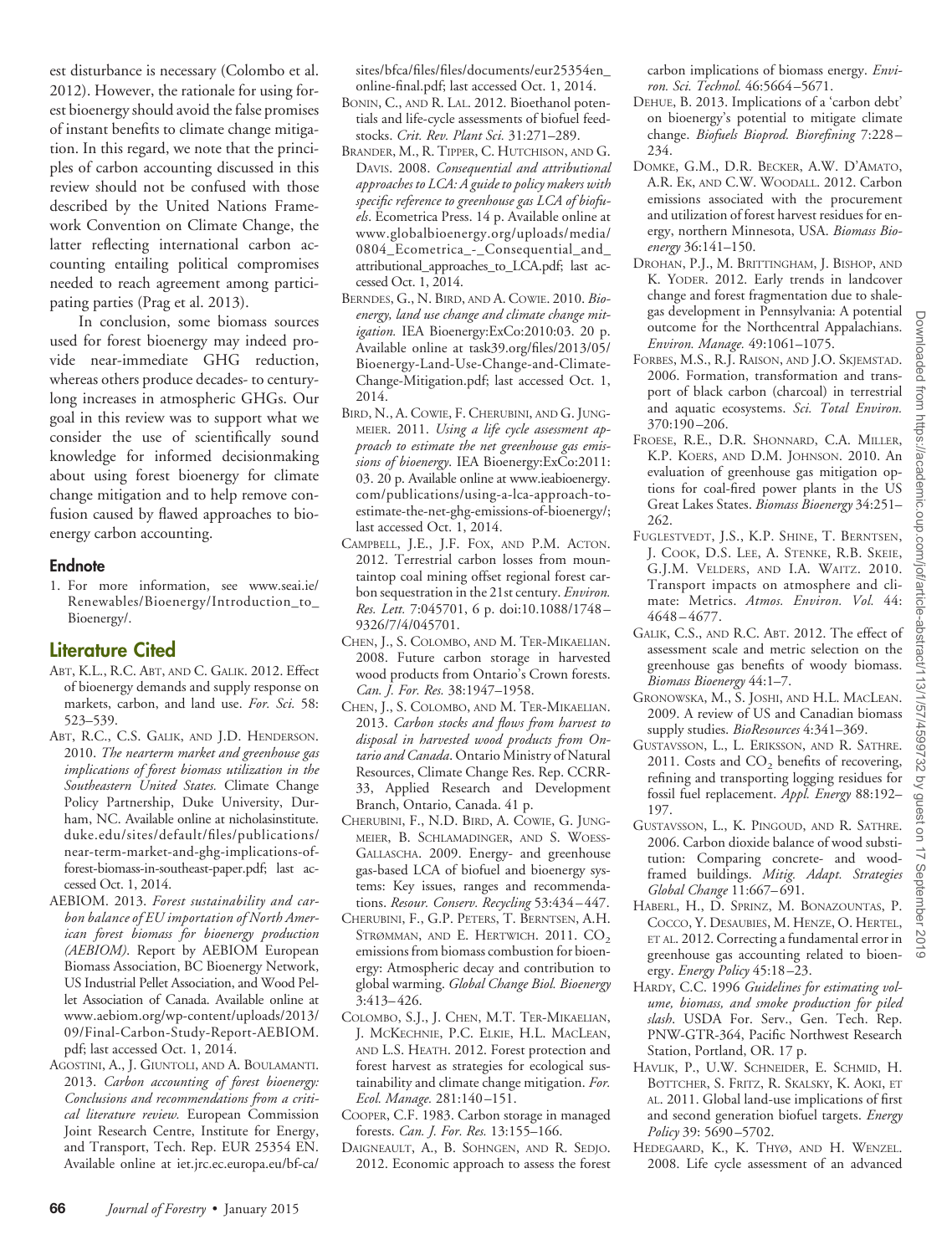bioethanol technology in the perspective of constrained biomass availability. *Environ. Sci. Technol.* 42: 7992–7999.

- HELIN, T., L. SOKKA, S. SOIMAKALLIO, K. PINGOUD, AND T. PAJULA. 2013. Approaches for inclusion of forest carbon cycle in life cycle assessment—A review. *Global Change Biol. Bioenergy* 5:475– 486.
- HOLTSMARK, B. 2012. Harvesting in boreal forests and the biofuel carbon debt. *Climatic Change* 112:415– 428.
- HUDIBURG, T.W., B.E. LAW, C. WIRTH, AND S. LUYSSAERT. 2011. Regional carbon dioxide implications of forest bioenergy production. *Nat. Climate Change* 1:419 – 423.
- HUJALA, M., H. ARMINEN, R.C. HILL, AND K. PUUMALAINEN. 2013. Explaining the shifts of international trade in pulp and paper industry. *For. Sci.* 59:211–222.
- INCE, P., A. KRAMP, K. SKOG, D. YOO, AND V. SAMPLE. 2011. Modeling future US forest sector market and trade impacts of expansion in wood energy consumption. *J. For. Econ.* 17: 142–156.
- INTERGOVERNMENTAL PANEL ON CLIMATE CHANGE (IPCC). 2006.*IPCC guidelines for national greenhouse gas inventories, Vol. 2: Energy*, Eggleston, H.S., L. Buenida, K. Miwa, T. Ngara, and K. Tanabe (eds.). Intergovernmental Panel on Climate Change, Japan, 2006. Available online at [www.ipcc-nggip.iges.or.jp/public/2006gl/;](http://www.ipcc-nggip.iges.or.jp/public/2006gl/) last accessed Oct. 1, 2014.
- INTERGOVERNMENTAL PANEL ON CLIMATE CHANGE (IPCC). 2007. *Climate change 2007: The physical science basis; contribution of Working Group I to the Fourth Assessment Report of the Intergovernmental Panel on Climate Change*, Solomon, S., D. Qin, M. Manning, Z. Chen, M. Marquis, K.B. Averyt, M. Tignor, and H.L. Miller (eds.). Cambridge University Press, Cambridge, UK. Available online at [www.](http://www.ipcc.ch/publications_and_data/ar4/wg1/en/contents.html) [ipcc.ch/publications\\_and\\_data/ar4/wg1/en/](http://www.ipcc.ch/publications_and_data/ar4/wg1/en/contents.html) [contents.html;](http://www.ipcc.ch/publications_and_data/ar4/wg1/en/contents.html) last accessed Oct. 1, 2014.
- JOHNSON, E., AND D. TSCHUDI. 2012. Baseline effects on carbon footprints of biofuels: The case of wood. *Environ. Impact Assess. Rev.* 37: 12–17.
- JONKER, J.G.G., H.M. JUNGINGER, AND A. FAAIJ. 2014. Carbon payback period and carbon offset parity point of wood pellet production in the Southeastern USA. *Global Change Biol. Bioenergy* 6:371–389.
- KURZ, W.A., C.C. DYMOND, T.M. WHITE, G. STINSON, C.H. SHAW, G.J. RAMPLEY, C. SMYTH, ET AL. 2009. CBM-CFS3: A model of carbon-dynamics in forestry and land-use change implementing IPCC standards. *Ecol. Model.* 220:480 –504.
- LAMERS, P., AND M. JUNGINGER. 2013. The 'debt' is in the detail: A synthesis of recent temporal forest carbon analyses on woody biomass for energy. *Biofuels Bioprod. Biorefining* 7:373– 385.
- LAMERS, P., M. JUNGINGER, C.C. DYMOND, AND A. FAAIJ. 2014. Damaged forests provide an opportunity to mitigate climate change. *Global Change Biol. Bioenergy* 6:44 – 60.
- LATTA, G.S., J.S. BAKER, R.H. BEACH, S.K. ROSE, AND B.A. MCKARL. 2013. A multi-sector inter-

temporal optimization approach to assess the GHG implications of US forest and agricultural biomass electricity expansion. *J. For. Econ.* 19:361–383.

- LIPPKE, B., E. ONEIL, R. HARRISON, K. SKOG, L. GUSTAVSSON, AND R. SATHRE. 2011. Life cycle impacts of forest management and wood utilization on carbon mitigation: Knowns and unknowns. *Carbon Manage.* 2:303–333.
- LUYSSAERT, S., E.-D. SCHULZE, A. BORNER, A. KNOHL, D. HESSENMOLLER, B.E. LAW, P. CI-AIS, AND J. GRACE. 2008. Old-growth forests as global carbon sinks. *Nature* 456:213–215.
- MARLAND, G. 2010. Accounting for carbon dioxide emissions from bioenergy systems. *J. Ind. Ecol.* 14:866 – 869.
- MATTHEWS, R., N. MORTIMER, E. MACKIE, C. HATTO, A. EVANS, O. MWABONJE, T. RANDLE, W. ROLLS, M. SAYCE, AND I. TUBBY. 2012. *Carbon impacts of using biomass in bioenergy and other sectors: Forests.* Research Agency of the Forestry Commission, Rep. URN 12D/ 085, UK. Available online at [www.gov.uk/](http://www.gov.uk/government/uploads/system/uploads/attachment_data/file/48346/5133-carbon-impacts-of-using-biomanss-and-other-sectors.pdf) [government/uploads/system/uploads/](http://www.gov.uk/government/uploads/system/uploads/attachment_data/file/48346/5133-carbon-impacts-of-using-biomanss-and-other-sectors.pdf) [attachment\\_data/file/48346/5133-carbon](http://www.gov.uk/government/uploads/system/uploads/attachment_data/file/48346/5133-carbon-impacts-of-using-biomanss-and-other-sectors.pdf)[impacts-of-using-biomanss-and-other-sectors.](http://www.gov.uk/government/uploads/system/uploads/attachment_data/file/48346/5133-carbon-impacts-of-using-biomanss-and-other-sectors.pdf) [pdf;](http://www.gov.uk/government/uploads/system/uploads/attachment_data/file/48346/5133-carbon-impacts-of-using-biomanss-and-other-sectors.pdf) last accessed Oct. 1, 2014.
- MCKECHNIE, J., S. COLOMBO, J. CHEN, W. MA-BEE, AND H.L. MACLEAN. 2011. Forest bioenergy or forest carbon? Assessing trade-offs in greenhouse gas mitigation with wood-based fuels. *Environ. Sci. Technol.* 45:789 –795.
- MICALES, J.A., AND K.E. SKOG. 1997. The decomposition of forest products in landfills. *Int. Biodeterior. Biodegrad.* 39:145–158.
- MINER, R.A., R.C. ABT, J.L. BOWYER, M.A. BU-FORD, R.W.MALMSHEIMER, J. O'LAUGHLIN, E.E. ONEIL, R.A. SEDJO, AND K.E. SKOG. 2014. Forest carbon accounting considerations in US bioenergy policy. *J. For.* 112:32– 40.
- MITCHELL, S.R., M.E. HARMON, AND K.E. O'CONNELL. 2012. Carbon debt and carbon sequestration parity in forest bioenergy production. *Global Change Biol. Bioenergy* 4:818 – 827.
- NAIK, S.N., V.V. GOUD, P.K. ROUT, AND A.K. DALAI. 2010. Production of first and second generation biofuels: A comprehensive review. *Renewable Sustain. Energy Rev.* 14: 578 –597.
- NATIONAL COUNCIL FOR AIR AND STREAM IM-PROVEMENT, INC. 2013. *A review of biomass carbon accounting methods and implications*. National Council for Air and Stream Improvement, Inc., Tech. Bull. No. 1015, Research Triangle Park, NC. Available online at [www.](http://www.ncasi.org/Downloads/Download.ashx?id=8832) [ncasi.org/Downloads/Download.ashx?id](http://www.ncasi.org/Downloads/Download.ashx?id=8832)- [8832;](http://www.ncasi.org/Downloads/Download.ashx?id=8832) last accessed Oct. 1, 2014.
- NEPAL, P., P. INCE, K. SKOG, AND S. CHANG. 2012. Projection of US forest sector carbon sequestration under US and global timber market and wood energy consumption scenarios, 2010 –2060. *Biomass Bioenergy* 45:251– 264.
- PAN, Y., R.A. BIRDSEY, J. FANG, R. HOUGHTON, P.E. KAUPPI, W.A. KURZ, O.L. PHILLIPS, ET AL. 2011. A large and persistent carbon sink in the world's forests. *Science* 333:988 –993.
- PRAG, A., C. HOOD, AND P.M. BARATA. 2013. *Made to measure: Options for emissions accounting under the UNFCCC*. Climate Change Expert Group Pap. No. 2013(1). Available online at [www.oecd.org/officialdocuments/](http://www.oecd.org/officialdocuments/publicdisplaydocumentpdf/?cote=COM/ENV/EPOC/IEA/SLT%282013%291&docLanguage=En) [publicdisplaydocumentpdf/?cote](http://www.oecd.org/officialdocuments/publicdisplaydocumentpdf/?cote=COM/ENV/EPOC/IEA/SLT%282013%291&docLanguage=En)-COM/ [ENV/EPOC/IEA/SLT%282013%291](http://www.oecd.org/officialdocuments/publicdisplaydocumentpdf/?cote=COM/ENV/EPOC/IEA/SLT%282013%291&docLanguage=En) [&docLanguage](http://www.oecd.org/officialdocuments/publicdisplaydocumentpdf/?cote=COM/ENV/EPOC/IEA/SLT%282013%291&docLanguage=En)-En; last accessed Oct. 1, 2014.
- RABL, A., A. BENOIST, D. DRON, B. PEUPORTIER, J.V. SPADARO, AND A. ZOUGHAIB. 2007. How to account for  $CO<sub>2</sub>$  emissions from biomass in an LCA. *Int. J. Life Cycle Assess.* 12:281.
- RAY, C. 2012. One way or another. *Can. Biomass* 2012 (Nov–Dec). Available online at [www.](http://www.canadianbiomassmagazine.ca/index.php?option=com_content&task=view&id=3827&Itemid=132) [canadianbiomassmagazine.ca/index.](http://www.canadianbiomassmagazine.ca/index.php?option=com_content&task=view&id=3827&Itemid=132) php?option=[com\\_content&task](http://www.canadianbiomassmagazine.ca/index.php?option=com_content&task=view&id=3827&Itemid=132)=view&id= [3827&Itemid](http://www.canadianbiomassmagazine.ca/index.php?option=com_content&task=view&id=3827&Itemid=132)-132; last accessed Oct. 1, 2014.
- REPO, A., R. KANKANEN, J.-P. TUOVINEN, R. AN-TIKAINEN, M. TUOMI, P. VANHALA, AND J. LISKI. 2012. Forest bioenergy climate impact can be improved by allocating forest residue removal. *Global Change Biol. Bioenergy* 4:202– 212.
- RICHTER, K. 1998. Life cycle assessment of wood products. P. 219 –248 in *Carbon dioxide mitigation in forestry and wood industry*, Kohlmaier, G.H., M. Weber, and R.A. Houghton (eds.). Springer-Verlag, Berlin, Germany.
- SATHRE, R., AND L. GUSTAVSSON. 2011. Timedependent climate benefits of using forest residues to substitute fossil fuels. *Biomass Bioenergy* 357:2506 –2516.
- SEARCHINGER, T.D., S.P. HAMBURG, J. MELILLO, W. CHAMEIDES, P. HAVLIK, D.M. KAMMEN, G.E. LIKENS, ET AL. 2009. Fixing a critical climate accounting error. *Science* 326:527–528.
- SEDJO, R.A. 2011. *Carbon neutrality and bioenergy: A zero-sum game?* Resources for the Future, Discussion Pap. RFF DP 11–15, Washington, DC. Available online at [www.rff.org/](http://www.rff.org/documents/RFF-DP-11-15.pdf) [documents/RFF-DP-11-15.pdf;](http://www.rff.org/documents/RFF-DP-11-15.pdf) last accessed Oct. 1, 2014.
- SEDJO, R.A., AND X. TIAN. 2012. Does wood bioenergy increase carbon stocks in forests? *J. For.* 110:304 –311.
- SHINE, K.P. 2009. The global warming potential—The need for an interdisciplinary retrial. *Climatic Change* 96:467– 472.
- SKOG, K.E., AND G.A. NICHOLSON. 2000. Carbon sequestration in wood and paper products. P. 79 – 88 in *The impact of climate change on America's forests: A technical document supporting the 2000 USDA Forest Service RPA assessment*, Joyce, L.A., and R. Birdsey (eds.). USDA For. Serv., Gen. Tech. Rep. RMRS-GTR-59, Rocky Mountain Research Station, Fort Collins, CO. 133 p.
- SLEETER, B.M., T.S. WILSON, AND W. ACEVEDO (EDS.). 2012. *Status and trends of land change in the Western United States—1973 to 2000.* US Geological Survey, Professional Pap. 1794-A. 324 p. Available online at [pubs.usgs.gov/pp/](http://pubs.usgs.gov/pp/1794/a/) [1794/a/;](http://pubs.usgs.gov/pp/1794/a/) last accessed Oct. 1, 2014.
- STRAUSS, W. 2011. *How Manomet got it backwards: Challenging the "debt-then-dividend" axiom*. Available online at [futuremetrics.info/](http://futuremetrics.info/wp-content/uploads/2013/07/Manomet-Got-it-Backwards.pdf) [wp-content/uploads/2013/07/Manomet-](http://futuremetrics.info/wp-content/uploads/2013/07/Manomet-Got-it-Backwards.pdf)